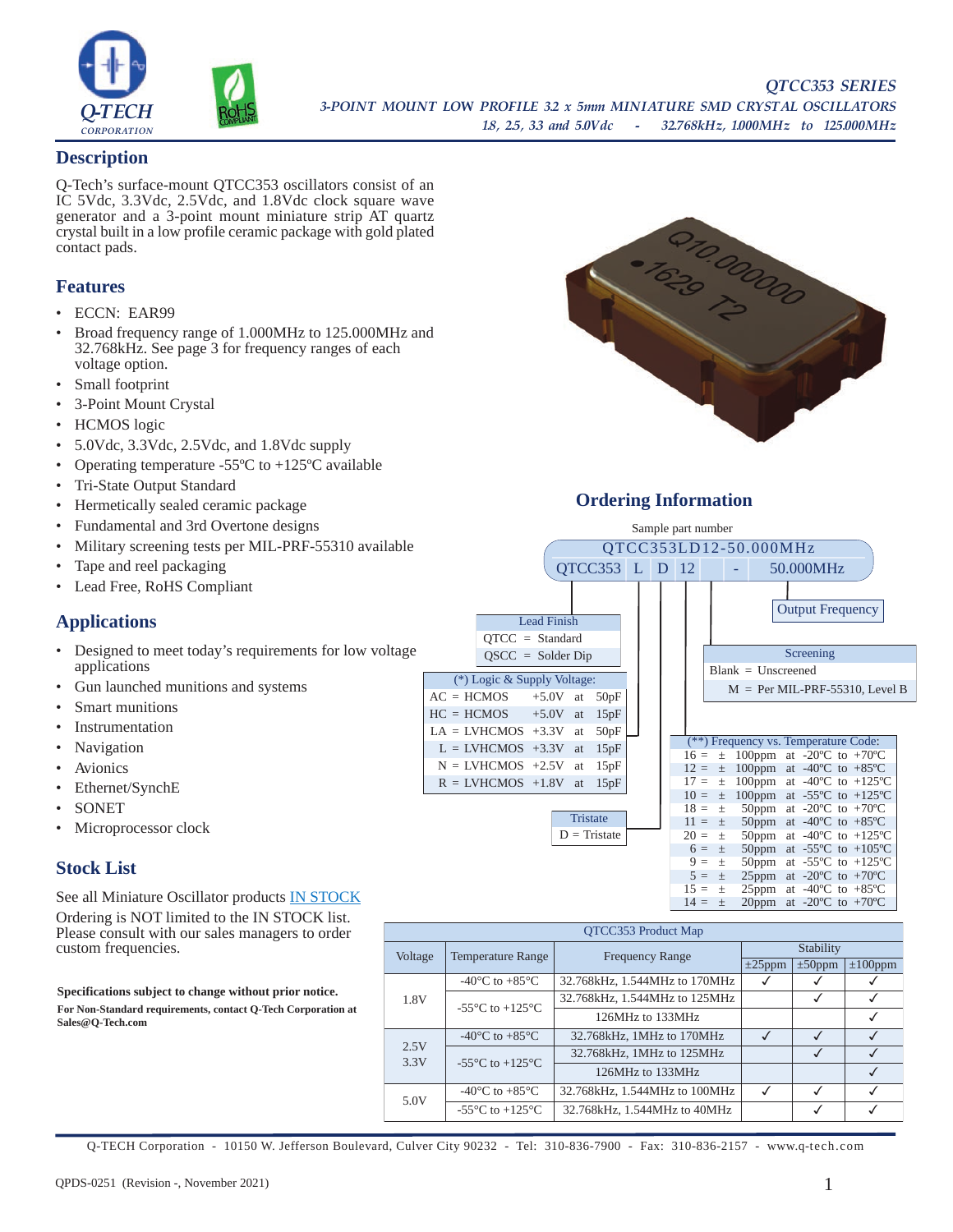

**Package Outline and Pin Connections Dimensions are in inches (mm)**



## **Marking**

Line 1: QXXX.XXXXXX (Q for Q-Tech, no space 9 or 10 Characters of Frequency including decimal) Line 2: Dot (Pin 1 Indicator) + Date code (YY/WW), Internal Traceability Code

## **Package Information**

• Termination pads (4x) Electro nickel plating 1.27µm ~ 8.89µm Gold flash plate  $0.3\mu$ m ~ 1.0 $\mu$ m

• Weight: 0.057g typ.

Q-TECH Corporation - 10150 W. Jefferson Boulevard, Culver City 90232 - Tel: 310-836-7900 - Fax: 310-836-2157 - www.q-tech.com

Ł

0.09

 $[2.20]$ 

F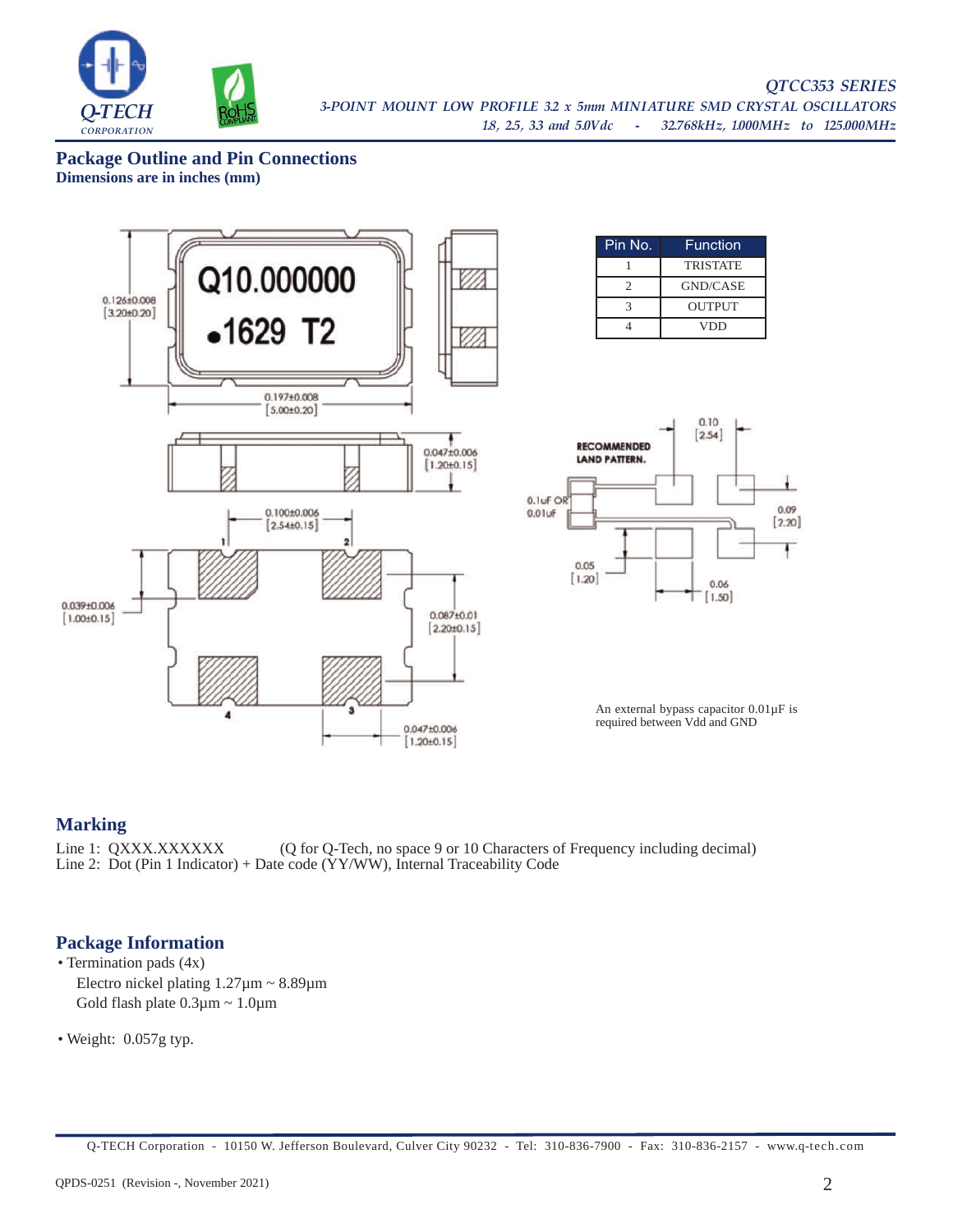ê



# Electrical Characteristics **Electrical Characteristics**

|                                                                                                                                                                                                                |                                                                                                                                                                                                                           |                                                                                                                                                                                                                                                                                                                                                                                                                                        | 1: 50pF Load is only available up to 50MHz                                                                                                                                                                                                                            | Note                                                        |
|----------------------------------------------------------------------------------------------------------------------------------------------------------------------------------------------------------------|---------------------------------------------------------------------------------------------------------------------------------------------------------------------------------------------------------------------------|----------------------------------------------------------------------------------------------------------------------------------------------------------------------------------------------------------------------------------------------------------------------------------------------------------------------------------------------------------------------------------------------------------------------------------------|-----------------------------------------------------------------------------------------------------------------------------------------------------------------------------------------------------------------------------------------------------------------------|-------------------------------------------------------------|
|                                                                                                                                                                                                                | ±2ppm max. Each Year Thereafter<br>±5ppm max. First Year                                                                                                                                                                  |                                                                                                                                                                                                                                                                                                                                                                                                                                        |                                                                                                                                                                                                                                                                       | Aging                                                       |
|                                                                                                                                                                                                                | -158 dBc/Hz<br>-157 dBc/Hz<br>-155 dBc/Hz<br>-148 dBc/Hz<br>-140 dBc/Hz<br>-124 dBc/Hz<br>-90 dBc/Hz                                                                                                                      | 10MHz<br>IMHz<br>100kHz<br><b>IkHz</b><br>10kHz<br>100Hz<br>10Hz                                                                                                                                                                                                                                                                                                                                                                       |                                                                                                                                                                                                                                                                       | Phase Noise typ.<br>@20.000MHz                              |
|                                                                                                                                                                                                                | VIL < 0.5V High Z                                                                                                                                                                                                         |                                                                                                                                                                                                                                                                                                                                                                                                                                        | $\text{VIL} \leq 0.8 \text{V}$ High Z                                                                                                                                                                                                                                 |                                                             |
| VIH ≥ 1.26V Active                                                                                                                                                                                             | VIH ≥ 1.75V Active                                                                                                                                                                                                        | VIH≥2.0V Active                                                                                                                                                                                                                                                                                                                                                                                                                        | VIH ≥ 4.0V Active                                                                                                                                                                                                                                                     | Enable/Disable function Pin 1                               |
|                                                                                                                                                                                                                | $\pm$ 8mA max.                                                                                                                                                                                                            |                                                                                                                                                                                                                                                                                                                                                                                                                                        | $\pm$ 16mA max.                                                                                                                                                                                                                                                       | Output Current (Ioh/Iol)                                    |
|                                                                                                                                                                                                                | dd max.                                                                                                                                                                                                                   | 0.9Vdd min. / 0.1V                                                                                                                                                                                                                                                                                                                                                                                                                     |                                                                                                                                                                                                                                                                       | Output voltage (Voh/Vol)                                    |
|                                                                                                                                                                                                                | 8ms max.                                                                                                                                                                                                                  |                                                                                                                                                                                                                                                                                                                                                                                                                                        |                                                                                                                                                                                                                                                                       | Start-up time (Tstup)                                       |
|                                                                                                                                                                                                                | 15pF max.                                                                                                                                                                                                                 | 50pF max.                                                                                                                                                                                                                                                                                                                                                                                                                              | SOpF max<br>15pF max.                                                                                                                                                                                                                                                 | Output Load (Note 1)                                        |
| 6 ns max. -<br>$3~\mathrm{ns}$ max. -<br>200ns max. - 32.768kHz<br>$5$ ns max. $\hbox{-}$<br>$~\sim$ ZHNOS<br>$20MHz \sim 50MHz$<br>$\leq$ 20MHz<br>125MHz                                                     | 6 ns max. -<br>200ns max. -<br>$2\,\mathrm{ns}$<br>$3$ ns max. $\overline{\phantom{a}}$<br>5 ns max. -<br>max.-<br>$50MHz \sim 275MHz$<br>$20MHz \sim 50MHz$<br>75MHz ~ 125MHz<br>$1.000MHz \sim \leq 20MHz$<br>32.768kHz | $3$ ns max. $\overline{\phantom{0}}$<br>$4$ ns max. $\overline{ }$<br>$2$ ns max. $\overline{\phantom{a}}$<br>$6$ ns max. $\text{-}$<br>200ns max.-<br>ns max. -<br>50pF Load (<40MHz)<br>75MHz ~ 125MHz<br>$2$ BMHz $\sim$ $\leq$ 75MHz<br>$20MHz \sim 50MHz$<br>$1.000\text{MHz} \sim 220\text{MHz}$<br>32.768kHz                                                                                                                    | $\overline{\phantom{0}}$<br>$2~\mathrm{ns}$ max. -<br>$5$ ns max. $\hbox{-}$<br>$8$ ns max. $\text{-}$<br>200ns max. -<br>ns max. - 50pF Load (20 ~ 40MHz)<br>$~2$ BMHz $~\sim$<br>$20\text{MHz} \sim \leq 50\text{MHz}$<br>32.768kHz<br>$\leq$ 20MHz<br>ZHINOOI<br>┙ | Rise and Fall times                                         |
|                                                                                                                                                                                                                | 45/55%                                                                                                                                                                                                                    |                                                                                                                                                                                                                                                                                                                                                                                                                                        |                                                                                                                                                                                                                                                                       | Symmetry<br>$(50\%$ of ouput waveform $)$                   |
| $20 \:\rm{mA\,max}$ -<br>25 mA max. -<br>$15 \text{ mA max}$ -<br>5 mA max. -<br>$100MHz \sim 125MHz$<br>$\text{zHMO}$<br>$\geq$ $\sim$ $\text{zHNO}$<br>$20\text{MHz} \sim \leq 70\text{MHz}$<br>$\leq$ 20MHz | 25 mA max.-<br>30 mA max. -<br>$20 \text{ mA max.}$ -<br>15 mA max.-<br>$7\ \mathrm{mA\ max}$ -<br>5 mA max.<br>100MHz ~ 125MHz<br>75MHz ~ ≤ 100MHz<br>$20MHz \sim 50MHz$<br>$1.5MHz \sim 20MHz$<br>ZHMS'I>               | 40 mA max. -<br>20 mA max. -<br>$30 \text{ mA max.}$ -<br>$7\,\rm{mA}\,\rm{max}$ -<br>5 mA max. -<br>100MHz ~ 125MHz<br>SOMHz ~<br>100MHz<br>20MHz ~ ≤ 50MHz<br>$2711$ $\leq$ $\leq$ $\leq$ $\leq$ $\leq$ $\leq$ $\leq$ $\leq$ $\leq$ $\leq$ $\leq$ $\leq$ $\leq$ $\leq$ $\leq$ $\leq$ $\leq$ $\leq$ $\leq$ $\leq$ $\leq$ $\leq$ $\leq$ $\leq$ $\leq$ $\leq$ $\leq$ $\leq$ $\leq$ $\leq$ $\leq$ $\leq$ $\leq$ $\leq$ $\leq$ $\leq$<br> | $40 \text{ mA max}$ -<br>30 mA max. -<br>10 mA max. -<br>$\text{2HM001} \geq \sim \text{2HM0S}$<br>$20\mathrm{MHz} \sim \leq 50\mathrm{MHz}$<br>$\leq$ 20MHz                                                                                                          | (No Load)<br>Operating supply current                       |
|                                                                                                                                                                                                                | $-62^{\circ}C$ to $+125^{\circ}C$                                                                                                                                                                                         |                                                                                                                                                                                                                                                                                                                                                                                                                                        |                                                                                                                                                                                                                                                                       | Storage temperature (Tsto)                                  |
|                                                                                                                                                                                                                | See Part Number on Page 1                                                                                                                                                                                                 |                                                                                                                                                                                                                                                                                                                                                                                                                                        |                                                                                                                                                                                                                                                                       | Operating temperature (Topr)                                |
|                                                                                                                                                                                                                | See Part Number on Page 1                                                                                                                                                                                                 |                                                                                                                                                                                                                                                                                                                                                                                                                                        |                                                                                                                                                                                                                                                                       | Frequency stability (AF/AT)                                 |
| $-0.5$ to $+3.6$ dc                                                                                                                                                                                            | $-0.5$ to $+5.0$ dc                                                                                                                                                                                                       |                                                                                                                                                                                                                                                                                                                                                                                                                                        | $-0.7$ to $+7.0$ Vdc                                                                                                                                                                                                                                                  | Maximum Applied Voltage<br>$(Vdd \text{ and } \text{max.})$ |
| $1.8$ Vdc $\pm$ 10%                                                                                                                                                                                            | $2.5$ Vdc $\pm 10\%$                                                                                                                                                                                                      | 3.3Vdc<br>$\pm$ 10%                                                                                                                                                                                                                                                                                                                                                                                                                    | 5.0Vdc $\pm$ 10%                                                                                                                                                                                                                                                      | Supply voltage (Vdd)                                        |
| 32.768kHz, 1.544MHz - 125.000MHz                                                                                                                                                                               | $-125.000$ MHz                                                                                                                                                                                                            | 32.768kHz, 1.000MHz                                                                                                                                                                                                                                                                                                                                                                                                                    | 32.768kHz, 1.544MHz - 100.000MHz                                                                                                                                                                                                                                      | Output frequency range (Fo)                                 |
| QTCC3533R                                                                                                                                                                                                      | QTCC353N                                                                                                                                                                                                                  | QTCC353LA<br>QTCC3533L                                                                                                                                                                                                                                                                                                                                                                                                                 | QTCC353AC<br>QTCC353HC                                                                                                                                                                                                                                                | Parameters                                                  |

Q-TECH Corporation - 10150 W. Jefferson Boulevard, Culver City 90232 - Tel: 310-836-7900 - Fax: 310-836-2157 - www.q-tech.com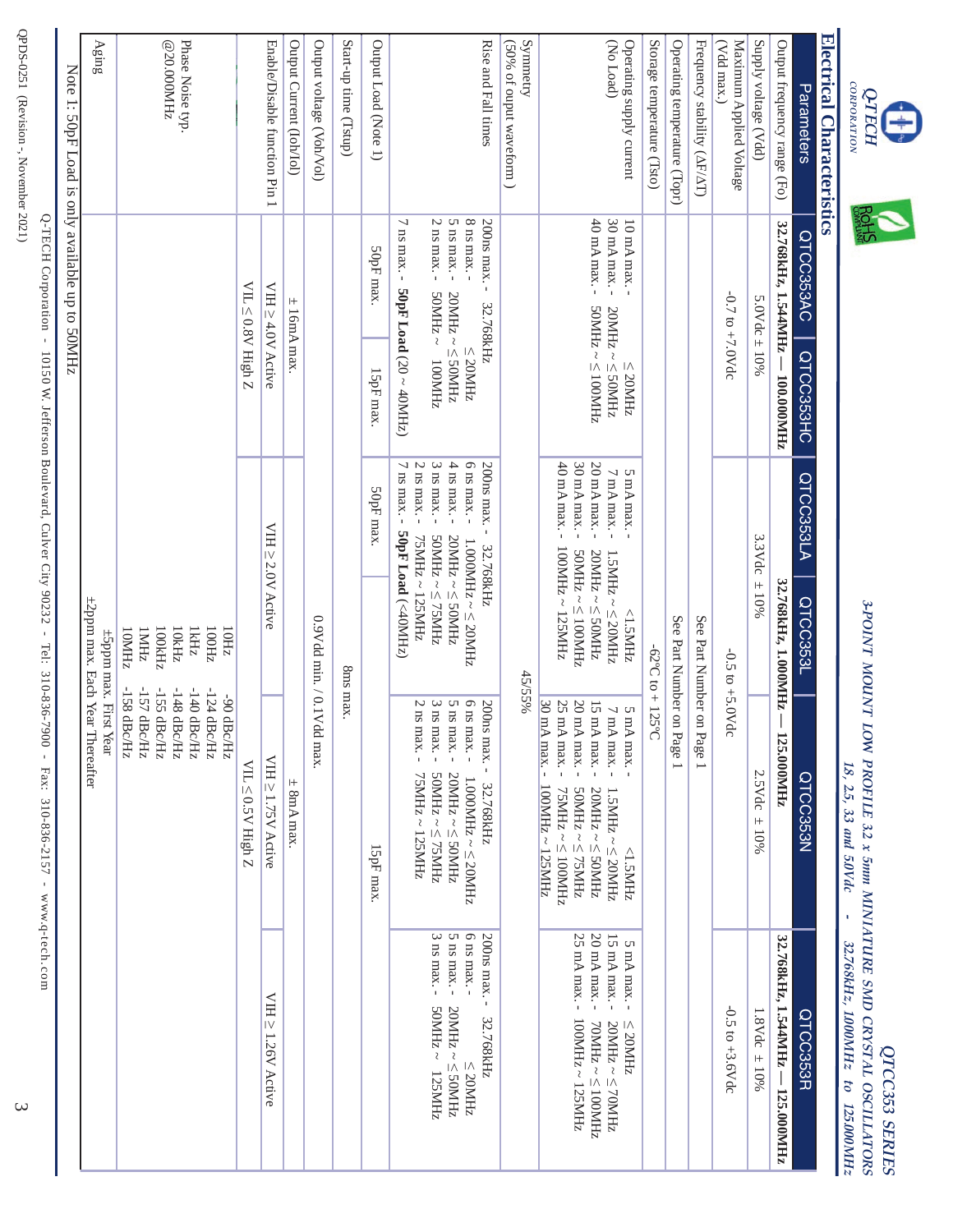

## *QTCC353 SERIES*

**2-TECH ROHS** 3-POINT MOUNT LOW PROFILE 3.2 x 5mm MINIATURE SMD CRYSTAL OSCILLATORS<br> **1.8, 2.5, 3.3 and 5.0Vdc** - 32.768kHz, 1.000MHz to 125.000MHz

## **Output Waveform (Typical) Test Circuit**



## **Reflow Profile**



## - - **OUTPUT** Ground 3 2  $\boxed{0.1 \mu F}$ 15pF 1 Tristate Function **POWER**  $\mathsf{supp}\mathsf{LY}$  | 0.01µF | 15pF | 10k .<br>мА (Vdc + + +  $\overline{t}$ or DUT Typical test circuit for CMOS logic

The Tristate function on pin 1 has a built-in pull-up resistor so it can be left floating or tied to Vdd without deteriorating the electrical performance.

# **Embossed Tape and Reel Information**



Dimensions are in mm. Tape is compliant to EIA-481-A.

| Package                                          | А              | в              |                |  |
|--------------------------------------------------|----------------|----------------|----------------|--|
| QTCC353                                          | $3.70 \pm 0.1$ | $5.50 \pm 0.1$ | $1.40 \pm 0.1$ |  |
| Reel size (Diameter in mm)<br>Qty per reel (pcs) |                |                |                |  |
| 178                                              |                |                | 1.000          |  |

# **Environmental and Mechanical Specifications**

| <b>Environmental Test</b>  | <b>Test Conditions</b>                  |
|----------------------------|-----------------------------------------|
| Temperature cycling        | MIL-STD-883, Method 1010, Cond. B       |
| Constant acceleration      | MIL-STD-883, Method 2001, Cond. A, Y1   |
| Seal: Fine and Gross Leak  | MIL-STD-883, Method 1014, Cond. A and C |
| Vibration sinusoidal       | MIL-STD-202, Method 204, Cond. D        |
| Shock, non operating       | MIL-STD-202, Method 213, Cond. I        |
| Resistance to solder heat  | MIL-STD-202, Method 210, Cond. B        |
| Resistance to solvents     | MIL-STD-202, Method 215                 |
| Solderability              | MIL-STD-202, Method 208                 |
| <b>ESD</b> Classification  | MIL-STD-883, Method 3015, Class 1       |
| Moisture Sensitivity Level | $J-STD-020$ , $MSL=1$                   |

<sup>(\*)</sup> CL includes probe and jig capacitance